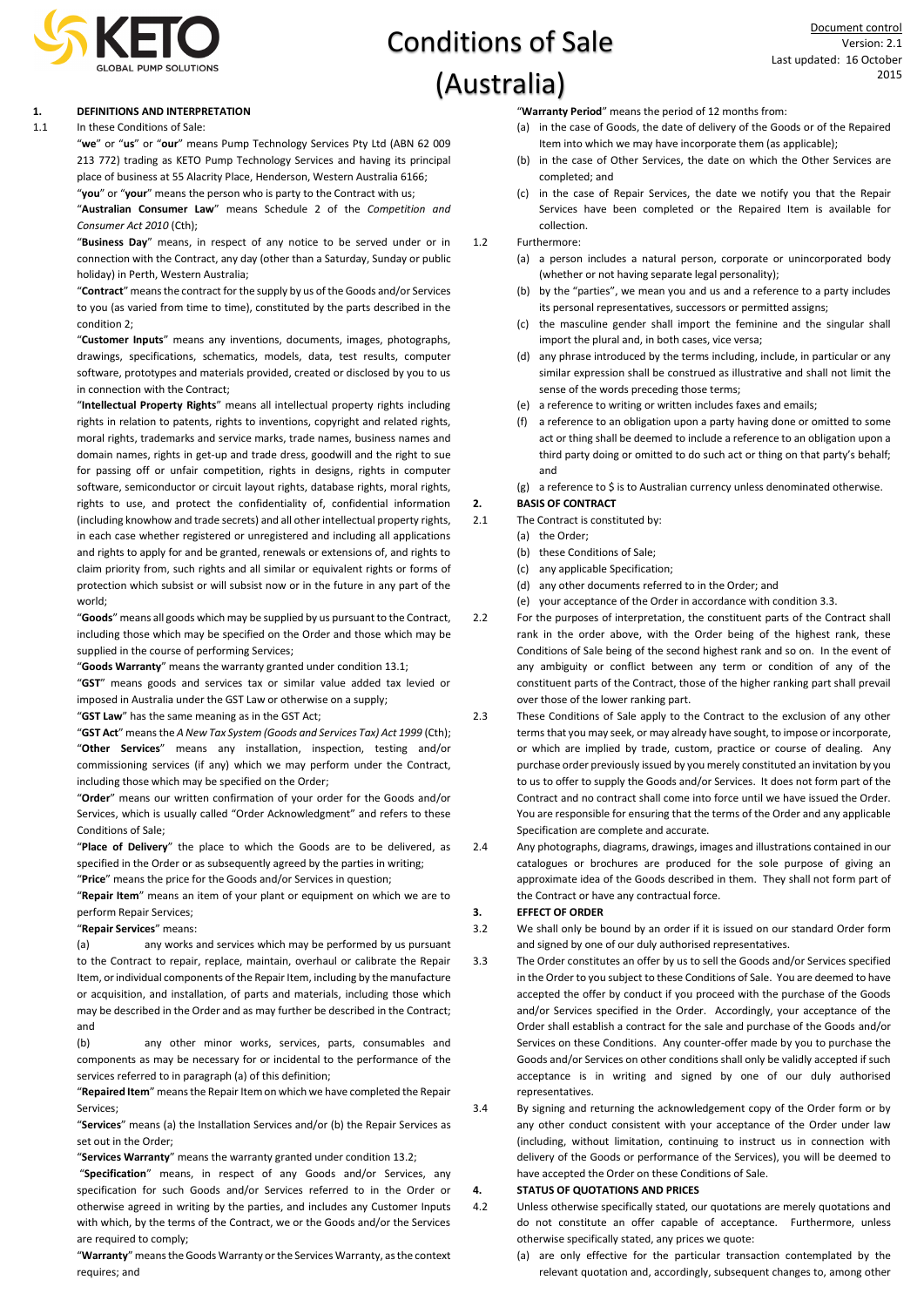things, the quantity, quality or specification of goods to be supplied, the scope of services to be performed, the identity of the purchaser or the delivery location may alter the price;

- (b) are, subject to our rights to increase the price in certain circumstances (see section entitled "Price" below), only valid for 30 days (inclusive);
- (c) exclude GST and all other taxes, duties and levies that may be applicable to the supply of the goods or services in question;
- (d) exclude the costs of delivery; and
- (e) are, in the case of itemised quotations for the supply of goods, for a single item only (not pairs or batches).
- 4.3 We reserve the right to withdraw our tender submission and quotations, without any liability to you or any other person, any time prior to becoming party to a legally binding contract for the supply of the relevant goods and/or services.
- 4.4 We may elect, in our absolute discretion, to charge a minimum order charge of \$140 (exc. GST) in respect of Orders for Goods of less than \$140 (exc. GST).

# **5. SUPPLY**

- 5.1 In consideration for you paying the price for the Goods and/or Services, we shall supply the Goods to you and/or perform the Services for you in accordance with the Contract.
- 5.2 We reserve the right to amend the Specification for any Goods, if required by any applicable statutory or regulatory requirements. If this happens, we will inform you without undue delay and, in any event, prior to dispatch of such Goods.

# **6. CANCELLATION OF ORDERS**

6.1 Once the Contract is in force, your order for the Goods and/or Services cannot be cancelled, in whole or in part, without our express consent. We reserve the right to withhold such consent for any reason.

## **7. DELIVERY**

- 7.1 Unless otherwise stated in the Order, all Goods and Repaired Items shall be delivered to you EXW ("ex-works") in accordance with the INCOTERMS, published by the International Chamber of Commerce 2010 Edition, and you shall be responsible for (at your own expense) collecting the Goods or Repaired Items from our premises within 14 days of us notifying you that they are ready for collection. If you fail to do so, we shall be entitled to charge you for storing the Goods or Repaired Items pending collection, in accordance with our published list of charges then in force. We shall be deemed to have delivered the Goods or Repaired Items upon placing them into your custody or that of your servants.
- 7.2 Where the Order states that we are to deliver to the Goods or the Repaired Items to some other location, we shall deliver them to the Place of Delivery. In the case of international supplies of Goods or Repaired Items the relevant version of the International Commercial Terms published by the International Chamber of Commerce (better known as the "INCOTERMS") specified on the Order shall apply. The price of delivery shall be as stated in the Order or as otherwise agreed between us in writing. You shall be responsible for unloading the Goods from our carrier's vehicle and shall compensate us for any unreasonable delay in doing so after the time our carrier's vehicle arrives at the Place of Delivery.
- 7.3 We reserve the right to withhold any delivery if you become subject to any insolvency proceedings or if we have reasonable grounds to form the opinion that your credit worthiness or credit standing have deteriorated to a material extent.
- 7.4 Although we always strive to ensure deliveries are made on time, any dates or timescales quoted for delivery are to be treated as estimates only and are not binding.

### **8. TITLE, RISK AND PPSA**

- 8.1 You shall not obtain valid title to, or ownership of, any Goods until you have paid for the Goods in full. Until that time, we shall retain title and ownership to the Goods.
- 8.2 In the event that you fail to pay in full for any Goods by the due date for payment, we reserve the right to require you to deliver up the Goods and/or to retake possession of such Goods and you hereby authorise us and our representatives, servants, agents and employees to, (except in case of emergency) having given reasonable notice to you and at reasonable hours, enter upon any premises owned or occupied by you at which such Goods are located or stored for the purpose of retaking possession.
- 8.3 In the event that, prior to paying for the Goods, you sell them to a third party or incorporate them into other goods by means of some manufacturing or construction process, you shall hold in trust for us such part of the proceeds of sale of the Goods (or that part of the goods into which the Goods have become incorporated) as relates to the unpaid price for the Goods.
- 8.4 In the case of Goods or Repaired Items to be delivered ex-works from our premises, risk in the Goods or Repaired Items shall pass to you upon you or your servants taking custody of them. In all other cases, risk in the Goods or the Repaired Items shall pass to you upon delivery at the Place of Delivery.
- 8.5 All scrap and unused material, including any part removed from Repair Items, becomes our property.
- 8.6 Terms used in conditions 8.6 8.8 that are defined in the *Personal Property Securities Act 2009* (Cth) ("PPSA") have the same meaning as in the PPSA where the context permits. You acknowledge and agree that in each case we have a purchase money security interest attaching to the Goods to secure the payment of the Price.
- 8.7 By taking delivery of Goods you agree that a security agreement covers the Goods as set out in these provisions. You must, if requested by us, effect (including by registration) a continuing security interest in our favour in any Goods that are disposed of by you on credit terms, to better protect our security interests. For these purposes, "registration" includes responding to any amendment demand and preparing and filing any financing change statement.
- 8.8 The following provisions of the PPSA do not apply section 95 (notice of removal of accession, to the extent that it otherwise requires us to give a notice to you), section 130 (notice of disposal, to the extent that it otherwise requires the us to give a notice to you), section 132(3)(d) (statement of account), section 132(4) (statement of account if no disposal), section 135(1)(a) (notice of retention, to the extent that it otherwise requires us to give notice to you), and section 143 (reinstatement). You waive your right under section 157 PPSA to receive a notice in relation to any registration event in connection with any collateral that is commercial property.

### **9. SUPPLY OF SERVICES**

#### **General**

- 9.1 Any Services we perform under the Contract shall be performed by persons who have sufficient skills, knowledge, experience and qualifications to perform them.
- 9.2 Any dates or timescales quoted by us for the performance and completion of the Services are indicative only and are not legally binding, and we will not be liable for any loss or damage suffered or caused by any delay or alleged delay in performing and completing the Services.
- 9.3 Where any part of the Services are to be performed at any location other than our own premises, you will procure that we and our servants are:
	- (a) granted access to the relevant location at the appointed time, or if there is no appointed time, during normal business hours at the relevant location, provided we have given reasonable prior notice of arrival;
	- (b) provided with and access to basic utilities and amenities, such as electricity, water or gas supplies and telecommunications line;
	- (c) provided with all necessary lighting, power sources, personal protective equipment relevant to the work environment and any other things;
	- (d) granted all such permits, licenses, consents and authorisations,

as may be reasonably necessary to enable us and our servants to perform the Services, including to enable the start-up and testing (if relevant) of any Goods or Repaired Items (as the case may be).

- 9.4 If we are unable to perform the Services completely or in part for reasons attributable to your actions or inactions, including because you fail to fulfil your obligations under condition 9.3, we are entitled to terminate the Contract and you must pay the costs which have accrued to that time.
- 9.5 Unless the Order or, in the absence of being set out in the Order, our written quotation expressly states otherwise, the price for any of the Services to be performed at any location other than our own premises does not include the cost of travelling (including our servants' time and vehicle kilometres) from our workshop to the premises at which the Services are to be performed and return. If the Services are to be performed at a location other than our own premises, we reserve the right to recharge to you any travel, accommodation, meal and incidental costs incurred by us or our servants in performing the Services, and also charge you an administration fee of 20% of all such costs.

### **Repair Services**

- 9.6 Subject to clause 9.7, the Repair Services to be performed are limited to the works, services and provision of parts and materials described in the Order.
- 9.7 (a) If during the performance of the Repair Services we discover further defects in the Repair Item which:
	- (i) could not reasonably have been discovered by us during any inspection that we undertook of the Repair Item at the time of providing our quotation for the Repair Services; or
	- (ii) were not described in the Order,

and which we consider require repair or replacement, we will inform you in writing and provide you with a revised quotation before we perform any further repair or replacement services.

- (b) If the Repair Services are being performed in our workshop, you must provide your instructions regarding our revised quotation within 2 Business Days. If you do not provide us with your instructions within this period, we may elect to either:
	- (i) complete the Repair Services described in the Contract, in which event we will notify you of any modification or limitation to the Warranty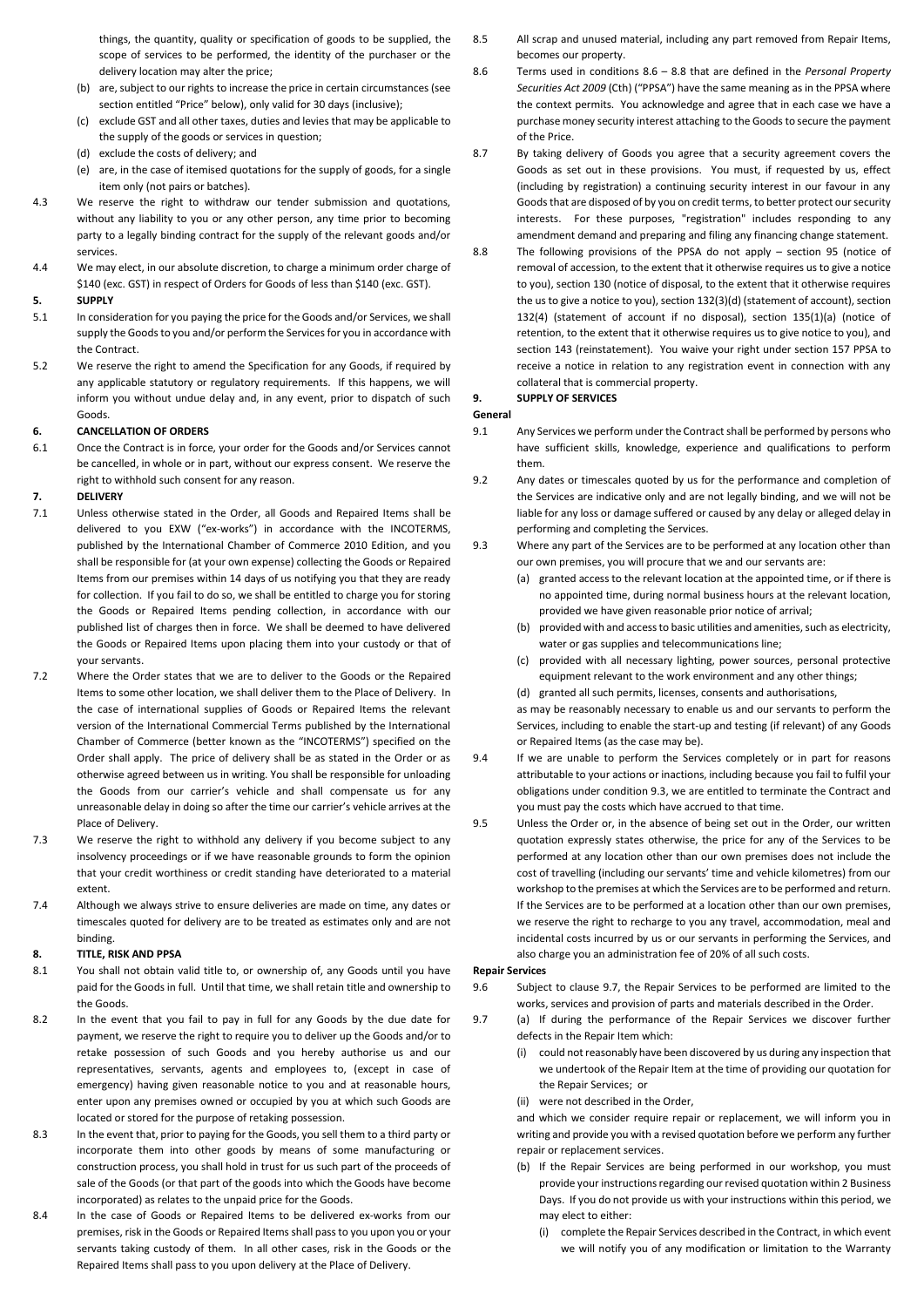that we consider necessary as a result of the residual defect in the Repair Item; or

- (ii) give you notice terminating the Repair Services, in which event we will issue you with an invoice for the Repair Services performed up to the date of termination. We will only exercise this right if we reasonably consider that completion of the Repair Services will not render the Repair Item operable or will result in the operation of the Repair Item being unsafe.
- (c) If the Repair Services are being performed at your premises, you must decide immediately as to whether and to what extent the further repair or replacement services are to be performed. If you reject the revised quotation in this event, we may refuse the further performance of the Repair Services, in which case you must pay for the Repair Services performed prior to our refusal and all associated travelling expenses.
- 9.8 The Repair Services do not, and our obligation under condition 9.7 to inform you about further defects in need of repair or replacement does not, extend to any other item of equipment to which the Repair Item is attached or into which the Repair Item is integrated.
- 9.9 If, despite our reasonable efforts and our compliance with condition 9.1:
	- (a) the cause of any defect in the Repair Item cannot be determined; or
		- (b) the defect cannot be remedied for any reason beyond our control, including:
			- (i) by reason of the unavailability of necessary spare parts; or
			- (ii) that we determine that the Repair Item is damaged beyond economic repair; or
			- (iii) because you refuse to accept the necessary scope of the repair,

and if these circumstances could not have been recognized at the time of the Order, we are entitled to terminate the Contract and you must pay the costs which have accrued to that time.

- 9.10 Delivery of Repair Item to our premises:
	- (a) If the Repair Services are to be performed at our workshop, you must package the Repair Item properly and appropriately for the protection and suitable delivery to and unloading of the Repair Item at our workshop. We are able to unload items at our workshop either by forklift (to a maximum weight of 2,500 kilograms) or by overhead crane (to a maximum weight of 5,000 kilograms). If any other unloading mechanism is required (including because your packaging does not permit unloading by available methods), we will endeavour to arrange a suitable mechanism and all costs associated with the unloading will be invoiced to you.
	- (b) The delivered Repair Item must be accompanied by a complete list (delivery note) of the parts which are included in the delivery.
	- (c) The risk of accidental loss of or damage to the Repair Item will only pass to us upon delivery of the Repair Item into our workshop.

## **10. PRICE**

- 10.1 The Price shall be the price set out in the Order or, in the absence of being set out in the Order, in our written quotation, or in the absence of a quotation, in our published price list in force at the date of acceptance of your Order. If any price is quoted as "estimated", that price is an estimate only and is not binding. If the actual price exceeds the estimated price by more than 10%, we will provide you with a further estimate of the price as soon as we become aware of the discrepancy.
- 10.2 Unless otherwise explicitly stated, the Price excludes GST and all other taxes, duties and levies that may be applicable to the supply of the Goods or Services in question. To the extent that any such taxes, duties or levies are applicable to the transaction, you shall be liable to pay them in addition to the Price.
- 10.3 The Price is exclusive of the costs and charges of packaging, insurance and transport of the Goods or the Repaired Items, which you shall also be liable for. Pallets supplied by us will be invoiced at a minimum value of \$20 each. Where exchange or return occurs, a credit will be issued.
- 10.4 An extra charge will be made for returnable containers and special shipping devices (such as oil barriers, tarpaulins, and shaft clamps) where they are consigned to you. A refund will be made if returned in good condition to the factory, or other points designated by us, within 90 days from the date of original shipment (charges prepaid).
- 10.5 We may, by giving notice to you at any time before delivery, increase the Price to reflect any increase in the cost of the Goods and/or Services that is due to:
	- (a) any factor beyond our control (including foreign exchange fluctuations, increases in taxes and duties, and increases in labour, materials and other manufacturing costs);
	- (b) any request by you to change the delivery date(s), quantities or types of Goods ordered, the Specification for any Goods or the scope or nature of the Services;
	- (c) any delay caused by your instructions or your failure to give us adequate or accurate information or instructions, or any delay or additional cost caused by any other act or omission by you or your personnel; or

(d) time lost or additional travel incurred by reason of industrial action whether at your premises or otherwise, or for time spent in attending any site inductions or by reason of any delays caused by interactions with other activities at your premises.

#### **11. PAYMENT TERMS**

- 11.1 Unless the Order specifies otherwise, you must pay in full for Goods prior to dispatch or collection (as the case may be) and for Services prior to them being performed.
- 11.2 Any expenses incurred by us in recovery of debts are to be met by you, including legal expenses on a full indemnity basis.
- 11.3 Any sums to be paid by you under the Contract must be paid without any deduction or withholding and you shall not be entitled to assert any credit, setoff or counterclaim against us in order to justify withholding payment of any such amount in whole or in part. We may at any time, without limiting any other rights or remedies we may have, set off any amount you owe us against any amount we owe you, under the Contract or any other.
- 11.4 Without prejudice to our other remedies under the Contract, we shall be entitled to charge interest at the rate of 8% per annum above the prevailing National Australia Bank Business Lending Base Rate, calculated daily, on all overdue sums which you owe us from the due date to the actual date of payment.

# **12. INTELLECTUAL PROPERTY**

- 12.1 You hereby acknowledge that nothing in the Contract shall be deemed to transfer any Intellectual Property Rights in any Goods or Services to you or to create any license in your favour in respect of any Intellectual Property Rights owned and/or licensed by us. We shall own the Intellectual Property Rights in any documents, information, reports, formulae, materials, manuals inventions, diagrams, schematics, drawings, specifications, test results, data, software, images, artwork, photographs, blueprints and things that we create, conceive of, provide or disclose in connection with the Contract.
- 12.2 You shall defend, hold harmless and indemnify us (on demand) against all losses, damages, costs, claims, expenses (including legal expenses) and liabilities incurred by us, or for which we may become liable, in connection with any allegation, suit, demand, action or legal proceeding made against us for actual or alleged infringement of the Intellectual Property Rights of any third party arising out of or in connection with:
	- (a) our use of or compliance with any Customer Inputs; or
	- (b) designing or manufacturing any Goods and/or performing any Services to meet the requirements of any Customer Inputs.
- 12.3 You hereby grant us an irrevocable, royalty-free, sub-licensable, transferable worldwide license in respect of any Customer Inputs and any of your Intellectual Property Rights as we require for the purpose of enabling us to comply with our obligations under the Contract. To the extent that the Intellectual Property Rights in any Customer Inputs are owned by any third party, you hereby warrant that you have procured (at your own expense) for us from such third party a license in respect of such Customer Inputs to enable us to comply with our obligations under the Contract.

# **13. WARRANTIES**

# **Goods Warranties**

- 13.1 Subject to this condition 13, we warrant that the Goods (other than Goods excluded from the scope of this warranty, as identified below) will:
	- (a) be free from defects in materials and workmanship; and
	- (b) conform with their description in all material respects and any applicable Specification.

# **Services Warranty**

13.2 Subject to this condition 13, we warrant that the Services will be free from defects in workmanship.

#### **Rectification**

- 13.3 In event of a breach of the warranties in conditions 13.1 and/or 13.2 we will, at our option, either:
	- (a) in the case of Goods, do any one of the following:
		- (i) repair such Goods so as to make them non-defective or conformant (as the case may be); or
		- (ii) replace such Goods with non-defective or conformant Goods; or
		- (iii) pay the cost of replacing the Goods; and
	- (b) in the case of Services, do any one of the following:
	- (i) reperform the Services; or

(ii) pay the cost of having the Services performed again by a third party.

# **Conditions**

- 13.4 Our obligations under condition 13.3, and any warranties provided by law, are (to the extent permitted by law) conditional upon:
	- (a) you notifying us of the defect or non-conformity within 7 days of becoming aware of same and, in any event, within the Warranty Period;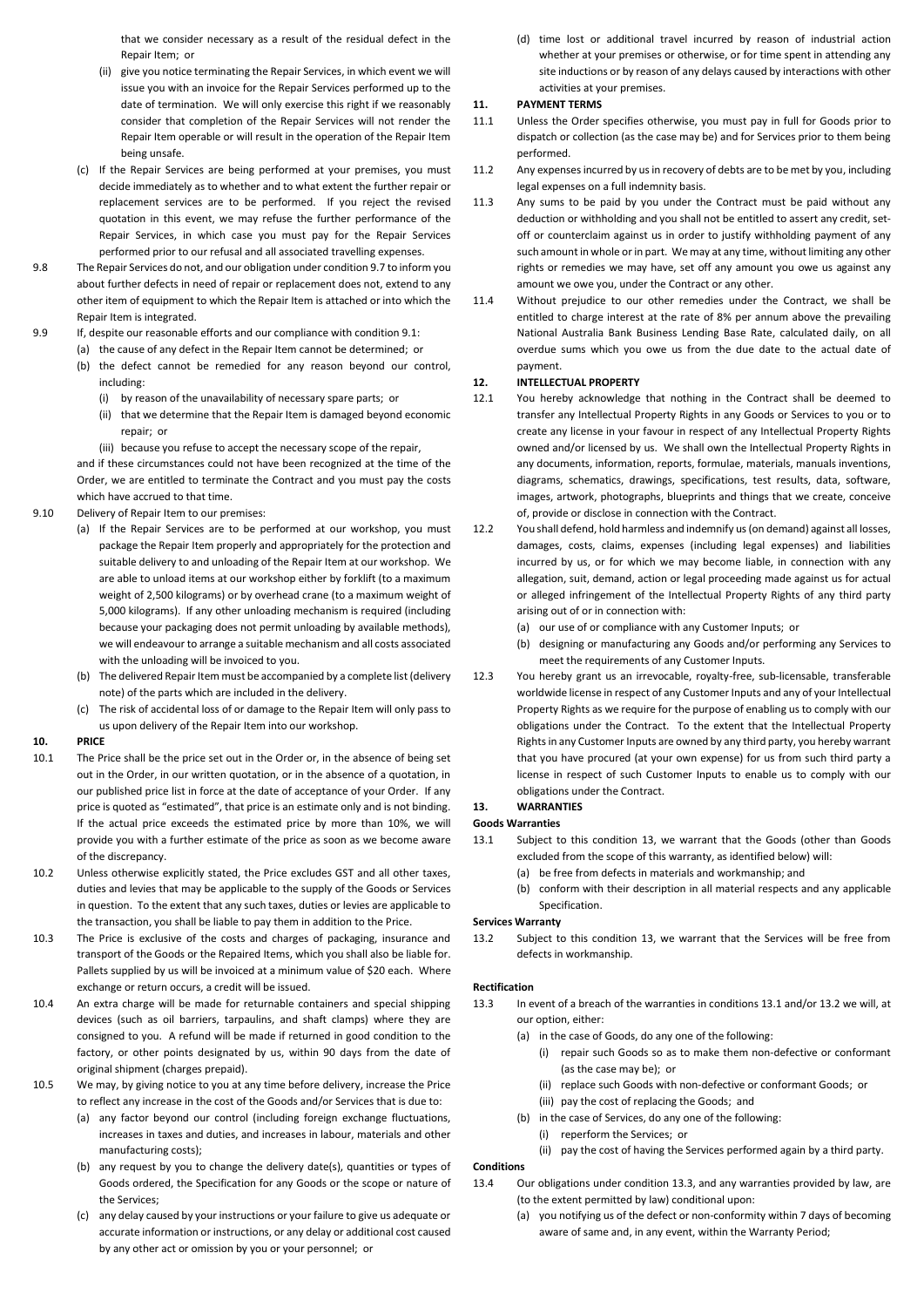- (b) you providing us with a reasonable opportunity to perform all appropriate tests on allegedly defective or non-conformant Goods, Repaired Items or Services (as the case may be); and
- (c) if we request that you do so, you returning the allegedly defective or nonconformant Goods or the allegedly defective Repaired Item to one of our designated service centres within 14 days of our request.
- 13.5 If, at our request, you return Goods or Repaired Items which are alleged to be defective or non-conformant to one of our service centres, we shall reimburse you in respect of all packing and transportation costs reasonably and properly incurred by you after we have determined that the Goods are in fact defective or non-conformant or the Service is in fact defective.
- 13.6 Any defective or non-conformant Goods which we replace will become our property upon delivery of the replacement Goods, which will be delivered to your site free of charge.
- 13.7 If we choose to repair defective or non-conformant Goods, or to re-perform defective Services, we may elect to do so either at one of our designated service centres or in situ. If we elect to repair such Goods or re-perform such Services in situ, we shall arrange a repair appointment with you and you shall procure that we and our servants are granted access to the location at which the Goods are or the Repaired Item is situated at the appointed time. You acknowledge that several repair appointments may be required to implement a successful repair or re-performance.

## 13.8 The:

- (a) Goods Warranty will apply to Goods which have been repaired or replaced just as it applied to the defective or non-conformant Goods that were replaced or repaired except that the Warranty Period shall expire on the later of:
	- (i) six months from the date of delivery of the replacement Goods or from the date of repair (as the case may be); and
	- (ii) the date that the original Warranty Period on the defective Goods which were replaced or repaired (as the case may be) would have expired; and
- (b) Services Warranty will apply to Services which have been re-performed or re-supplied just as it applied to the defective Services that were reperformed or re-supplied except that the Warranty Period shall expire on the later of:
	- (i) six months from the date the re-performance or re-supply of the Services is completed (as the case may be); and
	- (ii) the date that the original Warranty Period on the defective Services which were re-performed or re-supplied (as the case may be) would have expired.

#### **Exceptions**

- 13.9 To the fullest extent permitted by law, we shall not have any liability to you in respect of a Warranty under these Conditions of Sale, or any other warranty at law, where:
	- (a) the defect arises as a result of fair wear and tear, wilful damage by or negligence of anyone (other than us or our servants), or abnormal storage or working conditions;
	- (b) the defect arises because you failed to follow our oral or written instructions as to the storage, commissioning, installation, use and maintenance of the Goods or (in the absence of such instructions) good trade practice regarding the same;
	- (c) the defect results from the Goods having been in any way tampered with or altered by anyone other than one of our own employees or authorised representatives, unless with our permission;
	- (d) the defect arises as a result of damage caused in the course of loading, unloading or transportation of the Goods except where such damage is caused by our acts or omissions or that of our servants;
	- (e) the defect results from the incorporation of, or failure of, parts in the Goods that were specified by you or were not supplied by us; or
	- (f) the defect results from the use or incorporation of Customer Inputs; or
	- (g) with respect to Repair Services and Remanufacturing Services, the defect results from our compliance with your instructions or your failure or refusal to follow our recommendations.
- 13.10 Goods manufactured and/or supplied to us by third parties are excluded from the coverage of the Goods Warranty and the Services Warranty unless we have affixed our branding to them. However, the manufacturer of such goods may give you the benefit of its own warranty.

# **No Performance Guarantee or Testing**

13.11 You hereby acknowledge and agree that, because the performance of a pump on site will be influenced by many factors which are beyond our control, we do not warrant or guarantee that Goods supplied or Repaired Items returned by us will be capable of any particular standard of performance. Any information in our published sales, marketing and technical literature, or made orally or writing, by our sales representatives which relate to the performance of any Goods or Repaired Items are made in good faith and believed to be accurate in the context of the operating conditions within our own testing facilities but are only to be considered as indicative (i.e. non-binding) as regards the performance of any Goods or Repaired Items in any other conditions.

- 13.12 If you request any performance testing of any Goods or any Repaired Item, we will use reasonable endeavours to undertake such testing as you request (which may require the engagement of third parties and the transport of the Goods or the Repaired Item to and from their premises), and you must pay to us or reimburse us, as the case may be, for all costs and expenses incurred in connection with such testing, plus an administration fee of 20%.
- 13.13 If we undertake or arrange any performance testing of any Goods or any Repaired Item at your request, the results of any performance test will not:
	- (a) render the Goods defective or non-compliant, or the Repair Services or the Repaired Item defective;
	- (b) impose on us any obligation to repair or replace the Goods or to undertake any further repair services on the Repaired Item; or
	- (c) permit you to terminate the Contract or withhold payment, or be released from your obligation to pay, for the Goods or the Repair Services.

# **14. LIMITATION OF LIABILITY**

- 14.1 We acknowledge that, in some circumstances, you will have rights under the Australian Consumer Law or other laws which cannot be excluded, modified or restricted. These rights may relate to conditions, warranties, undertakings and guarantees which apply in relation to the Goods or Services. Nothing in these Conditions of Sale (including this limitation of liability condition) is intended to exclude, modify or restrict these rights.
- 14.2 Nothing in these terms and conditions shall be construed or interpreted as an attempt to exclude or limit our liability for any matter that cannot be limited or excluded by law.
- 14.3 Without prejudice to the foregoing, we shall not have any liability for indirect, special or consequential losses or any of the following losses, regardless of whether same may be classified as direct or indirect losses:
	- (a) loss of profit; loss of revenue; loss of use; loss of goodwill or reputation; (b) loss of anticipated savings and loss of production.
- 14.4 Without prejudice to the foregoing, our entire liability under or in connection with the Contract (whether under contract, in tort, under statute or otherwise) shall be limited to the aggregate Price paid by you in respect of all Goods and Services supplied under it.
- 14.5 Nothing in the Contract shall be construed as releasing you from any duty you have at law to mitigate your losses.
- 14.6 All conditions, warranties, terms, undertakings, representations and obligations, whether expressed or implied, and whether arising under statute, common law, equity, custom, trade usage or otherwise (including without limitation, any implied condition, warranty, term or representation as to the correspondence of the Goods or Repaired Items with any description or as to merchantable quality, fitness for any purpose or safety of the Goods or Repaired Items, or operating performance where such performance is conditional on empirical factors or on the whole installation or on the individual or overall operation or on the skills of an operator), whether made known or not and our liability (if any) to compensate or indemnify any person or persons in respect of the foregoing, are expressly excluded or limited to the fullest extent permitted by law.

#### **15. RETURNS POLICY**

- 15.1 We only accept Goods for return at our absolute discretion and only if the Goods and their packaging are in original condition, and free from damage and blemishes.
- 15.2 We reserve the right to charge you a minimum handling charge of 15% of the price of the returned Goods, or \$50, whichever is greater.

# **16. DEFAULT**

- 16.1 You will be in default if any of the following occurs:
- (a) you are in breach of the Contract or of any other contract that we may have with you and, in the case of a breach capable of remedy, you fail to remedy same to our reasonable satisfaction within 7 days of being requested to do so;
- (b) we have not received payment for any Goods or Services by the due date for payment;
- (c) you suspend, threaten to suspend, cease or threaten to cease to carry on all or substantially the whole of your business;
- (d) you suspend, or threaten to suspend, payment of your debts, or are unable to pay your debts as they fall due or you admit your inability to pay your debts, or you are deemed by the law of any applicable jurisdiction to be unable to pay your debts;
- (e) you commence negotiations with all or any class of your creditors with a view to rescheduling any of your debts, or you make a proposal for or you enter into any compromise or arrangement with your creditors, other than where these events take place for the sole purpose of a scheme whereby you will undergo a solvent amalgamation with one or more other companies or you will undergo a solvent reconstruction;